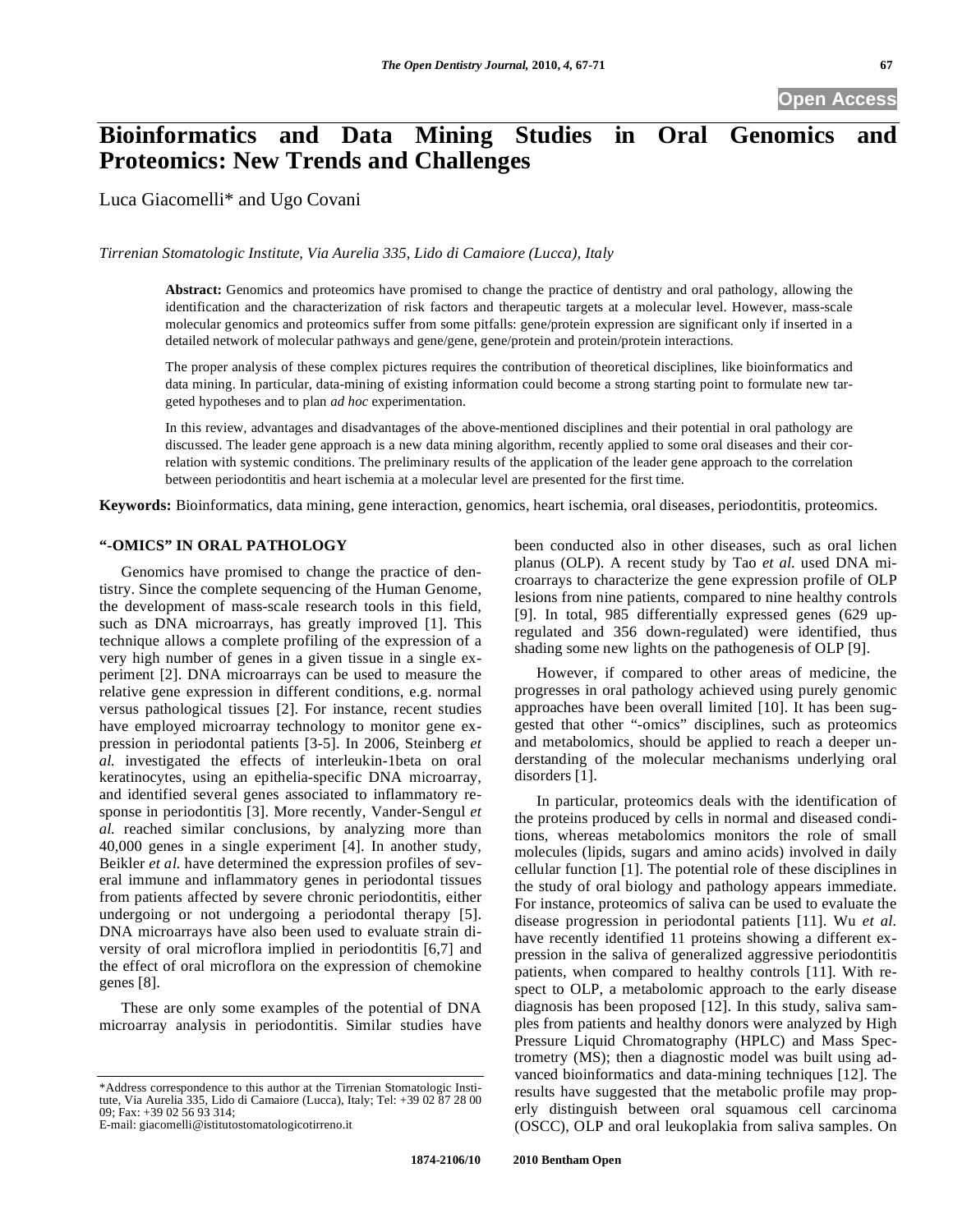these basis, a population-based screening of cancers and precancers lesions may be developed [12]. Noteworthy, this latter study shows also the importance of data-mining and bioinformatics in the interpretation of data emerging from genomics, proteomics and metabolomic studies.

# **THE INTEGRATION OF "-OMICS" DISCIPLINES IN ORAL PATHOLOGY**

Many oral disorders, including periodontitis and OLP, are complex multifactorial, polygenic diseases [2]. In these diseases, the genetic etiology is not attributed to a single gene or to the encoded protein, but it is spread over several different genes, each having a modest effect. However, although each gene has a small effect, the overall effect of all the genes and of all the encoded proteins involved may be substantial [10]. Therefore, the pathophysiology of complex diseases is characterized by the involvement of various biologic pathways [2]. The identification and the characterization of candidate genes, proteins and molecules involved in a given disease by the integrated use of "-omics" disciplines will probably represent one of the milestones of future health care [13].

This integrated approach, also known as systems biology, allows to draw a picture of the expression levels of the candidate molecules associated to a given disease and of the interaction among them [13]. In fact, it has been suggested that a simple variation in expression of a single gene or of the encoded protein is not meaningful *per se*, but only if put in a proper framework of interactions (i.e. physical interaction of different molecules, involvement in the same metabolic patway, and co-expression in microarray studies) [14]. The analysis of the complex network of connections between genes/proteins may allow the identification of potential molecular markers and targets [13,14].

Gene interaction networks have recently been demonstrated and described in several biological processes [2,15- 19]. In particular, genes showing the strongest interconnections with the other genes involved, i.e. hub or "leader" genes, may be supposed to play an important role in the specific process [14,15]. A small variation in the expression of these genes, which are often chromatin regulators, can deeply modify the effect of other genes involved in the process [13,17]. This approach will likely be extended from gene networks to gene/protein networks and, possibly, to other molecules playing a role in the process under study, further increasing the integration between the "-omics" disciplines.

The study of interaction networks requires the systematization and the analysis of a huge amount of information emerging from experimental studies. Theoretical disciplines, such as bioinformatics and data-mining, are therefore required to integrate this explosion of data [20,21].

# **BIOINFORMATICS AND DATA-MINING: INTE-GRATING DATA IN A FRAMEWORK OF HY-POTHESES**

There are approximately 30,000 genes in the human genome and the number of proteins is likely at least three times higher, as resulting from alternative splicing and posttranslational modifications [20]. A complete experimental analysis of all the molecules involved in a given process, including both genes/proteins and small molecules, appears therefore an enormous task. Bioinformatics can become an added value in this context [17]. This discipline is defined as the application of information technology to the field of molecular biology, via the development of original algorithms. Originally developed for the analysis of gene sequences, bioinformatics is now widely applied to the study of gene and protein expression and to the analysis of genes and protein networks [21]. Years ago, it has been stated that "oral genomics will be transformed by the evolution of highthroughput techniques and "informatics"", thus promising to change the practice of dentistry and oral pathology [21].

Although a similar revolution has not been observed yet, the importance of bioinformatics to analyze data and retrieve new information in oral "-omics" is beyond any doubt. However, like all disciplines, even bioinformatics suffers from some pitfalls. Let us consider, for instance, data analysis of microarrays: this process is usually performed with bioinformatics/statistical techniques, such as SAM (statistical analysis of microarrays) [17, 18]. However, many concerns have been raised against purely-statistical analysis of microarray, since microarrays are not a typical statistical object (few parameters, many samples) [18]. On the contrary, microarray investigation requires the correlation of a very high number of parameters with a very small number of samples (i.e. expression of many genes and few microarray slides analyzed) [18]. Therefore, some non-statistical methodologies of microarray analysis have now started to emerge [18]. It has been observed that purely-statistical analysis of microarray may not reveal low variations in gene expression [18]; however, even a small change in the expression of a given gene may result in a large effect downstream [17,18].

Moreover, the greatest part of genes displayed on an array is often not directly involved in the cellular process being studied [17]. Commercial arrays with a lower number of genes – usually 150–200 – are currently available, but the genes displayed are usually once again chosen without a precise consideration of the particular target of the study [17].

Another discipline playing an important role in the analysis of genomics/proteomics experiments is data mining, i.e. extracting patterns from data, thus developing new information from previous knowledge. Data mining commonly involves four classes of task (Table **1**) [22]. With these methods, a further simplification of complex information emerging from genomics/proteomics experiments becomes possible. Properly combined with bioinformatics techniques and algorithms, data mining may allow to draw a simpler, but at the same time powerful picture of complex amount of data. However, data mining is only able to generate new wellgrounded hypotheses, since it is completely based on previous information [2].

Although there are some examples of the application of data mining techniques in dentistry [23,24], studies using data mining in oral pathology are still quite scant [2,14, 19,25].

# **DATA MINING STUDIES IN ORAL PATHOLOGY**

In 2007, Hettne *et al.* applied different data mining techniques to generate and explore new hypotheses into how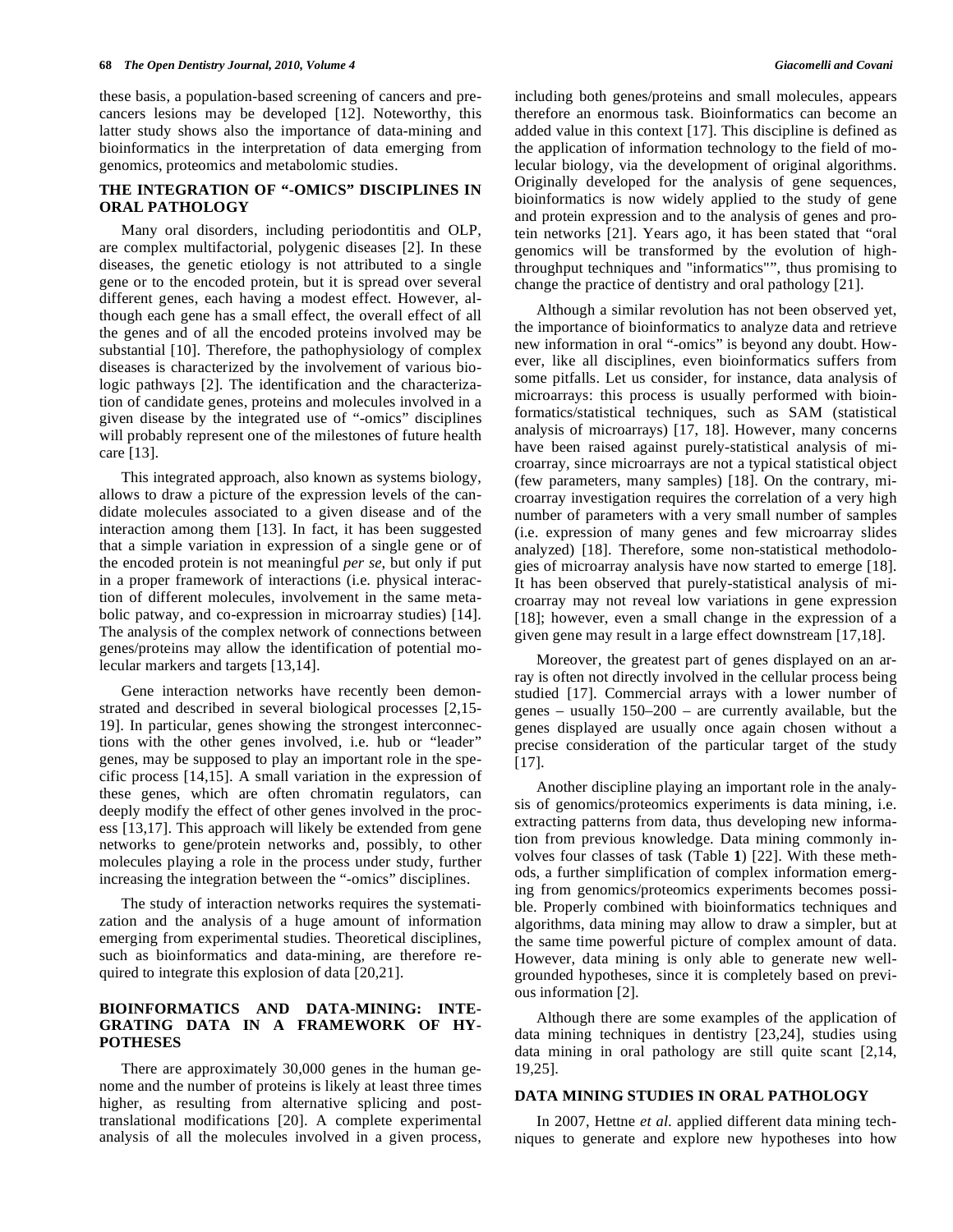|  |  | Table 1. Different Classes of Task in Data Mining [22] |
|--|--|--------------------------------------------------------|
|--|--|--------------------------------------------------------|

| <b>Class</b>                 | Task                                                                                                                                                                |  |  |  |
|------------------------------|---------------------------------------------------------------------------------------------------------------------------------------------------------------------|--|--|--|
| Classification               | Arrangement of a set data into predefined groups. Common algorithms include Nearest neighbor, Naive Bayes classifier and<br>Neural network.                         |  |  |  |
| Clustering                   | Arrangement of a set data into not-predefined groups, grouping similar items together. Common algorithms include Hierarchical<br>clustering and K-means clustering. |  |  |  |
| Regression                   | Definition of a function modelling data with the least error. A common method is Genetic Programming.                                                               |  |  |  |
| Association rule<br>learning | Searching for relationships between variables. Common algorithms include Apriori algorithm and Eclat algorithm.                                                     |  |  |  |

atherosclerosis and periodontitis could be linked at a genomic level, on the basis of previous literature and knowledge [25]. In total, 16 candidate genes were identified, with PON1 being the primary candidate. Therefore, further targeted studies may be planned specifically on candidate genes: such targeted analysis would be simpler than massscale molecular genomics, since it limits the number of objects, but at the same time powerful. Hettne *et al.* underlined also that collaborative efforts of investigators from different fields of expertise, such as oral pathology and data-mining, can result in the discovery of new hypotheses [25].

In the same period, and independently from the abovementioned landmark study, the "Leader Gene approach" was first applied to oral pathology [14]. This data mining algorithm aims to identify all the genes involved or potentially involved in a given process and to rank them according to the number and confidence of interactions with the other genes, as derived from data mining of web-available databases [14]. Genes belonging to the highest rank are defined as "leader genes", since they may be supposed to play a very important role in the analyzed processes. Therefore, as also suggested by Hettne *et al.*, these genes can become the target of *ad hoc* experimentations. The leader gene approach gave promising results, confirmed experimentally, when applied to human T lymphocytes cell cycle [16,17], to osteogenesis [26], and to a complex model like kidney transplant tolerance [18].

In the field of oral pathology, the leader gene approach was first applied to periodontitis [2]. Via an interrelated and systematic query of several gene databases, 61 genes involved or potentially involved in periodontitis were identified. The interactions among these genes and among the encoded proteins were mapped and given a significance score using STRING, a web-available gene/protein interactions database [27]. Of note, only interactions with a high level of confidence (as provided by STRING database) [27] are considered in this analysis. The confidence level depends upon the experimental and statistical reliability of the particular study, or studies, indicating a given interaction. The calculation of a weighted number of links (weighted sum of scores for every interaction in which the given gene is involved) and subsequent clustering according to this parameter revealed that only 5 genes (NFKB1, RELA, PIK3R1, GRB2, CBL) had stronger interconnections with the other ones involved or potentially involved in periodontitis, as demonstrated by statistically comparing the weighted number of links. Of note, the involvement in periodontitis has been completely established for only two leader genes. Even with the limitations of any *ab-initio* analysis, this data mining study suggested a targeted experimentation on significant genes and, therefore, simpler than mass-scale molecular genomics. Such experimentation, conducted via Real-Time Polymerase Chain Reaction (RT-PCR) is now almost completed: the preliminary results indicate a significant, although limited, difference in expression of the leader genes in macrophages of periodontal patients and healthy controls (Marconcini 2009, personal communication). It must be emphasized that a mass-scale analysis of gene interactions would have failed in identifying such a limited variation in expression.

The leader gene approach can be applied to infer the correlation between oral diseases and between oral and systemic diseases at a genomic level [19]. For instance, a recent study evaluated the relationship between human periodontitis and type 2 diabetes: results showed that periodontitis and diabetes share four leader genes and that all leader genes are linked in a complex map of interactions. This finding may suggest an important role of leader genes in the association between these diseases; leader genes may be supposed, at least preliminarily, to act as hubs in the interaction map. As a further, although preliminarily confirm of these observations, a similar interconnection at a genomic level was not observed between periodontitis and a control disease, i.e. sinusitis, despite the aetiology of these conditions is similar [19]. At present, some similar studies, evaluating the correlation between OLP and OSCC, periodontitis and pemphigoid, and periodontitis and heart ischemia are ongoing; as an example of the method, data regarding the correlation between periodontitis and heart ischemia are preliminary presented here, for the first time.

# **CORRELATION BETWEEN HUMAN PERIODONTI-TIS AND HEART ISCHEMIA AT A GENOMIC LEVEL: A DATA-MINING STUDY**

Periodontitis is a potential risk factor in patients with ischemic heart disease [28]. Among the several factors linking these two conditions, such as age, gender, presence of arterial hypertension or diabetes, smoking, diet, a genomic base has also been suggested [28]. The leader gene approach was applied to heart ischemia, according to the algorithm described in [2]; the resulting leader genes were compared, to formulate new hypotheses about the association between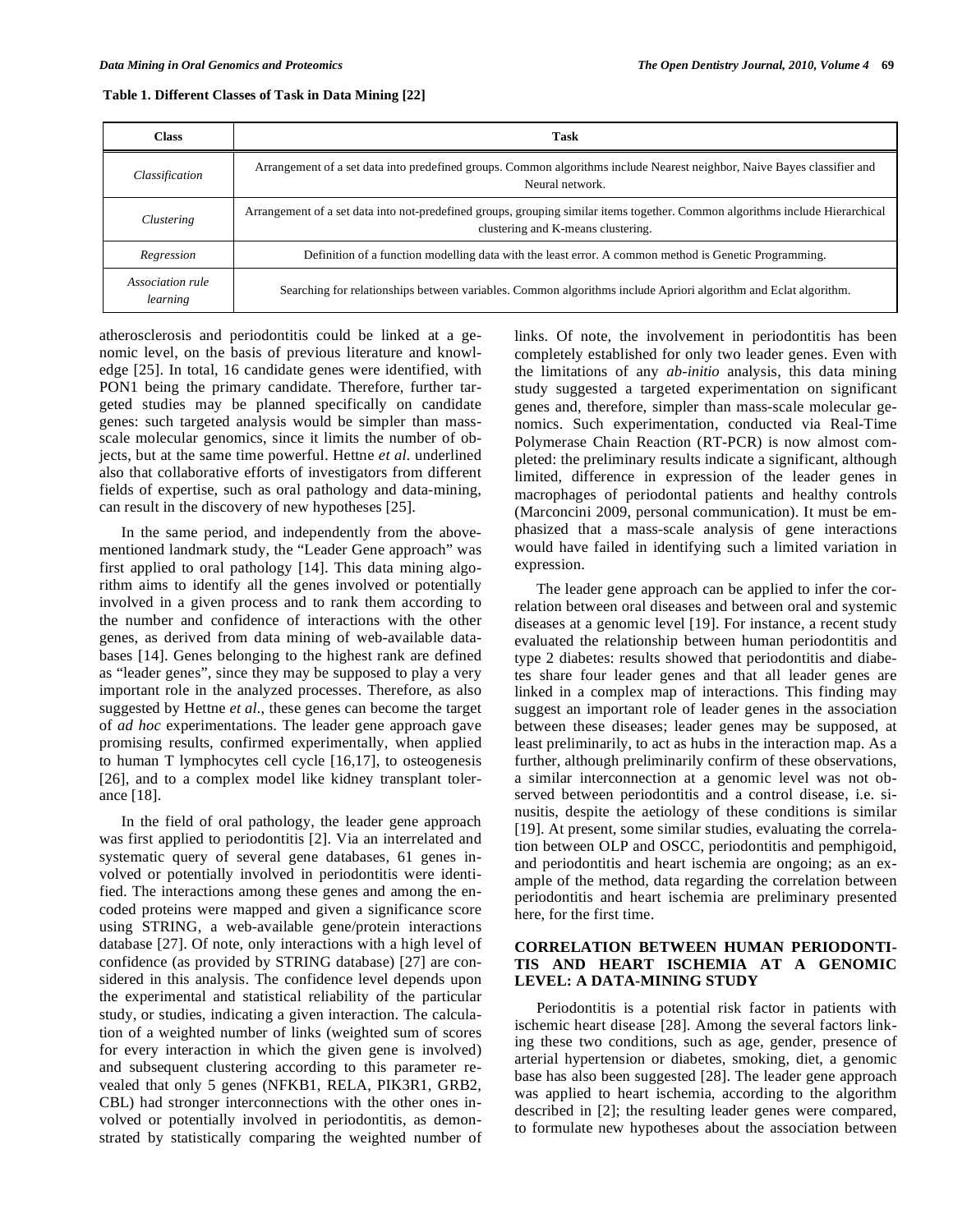| <b>Periodontitis</b>  |                                                                            |                                                                                                                   | <b>Heart Ischemia</b> |                                                                            |                                                                                                   |
|-----------------------|----------------------------------------------------------------------------|-------------------------------------------------------------------------------------------------------------------|-----------------------|----------------------------------------------------------------------------|---------------------------------------------------------------------------------------------------|
| Gene<br><b>Symbol</b> | <b>Gene Name</b>                                                           | Role                                                                                                              | <b>Gene Symbol</b>    | <b>Gene Name</b>                                                           | Role                                                                                              |
| NFKB1                 | nuclear factor of kappa light<br>polypeptide gene enhancer in<br>B-cells 1 | Increased activity beneath<br>periodontal lesions                                                                 | <b>TP53</b>           | tumor protein p53                                                          | Induces apoptosis of<br>cardiac myocytes                                                          |
| CBL                   | v-rel reticuloendotheliosis<br>viral oncogene homolog A<br>(avian)         | Triggering of inflammation                                                                                        | NFKB1                 | nuclear factor of kappa light<br>polypeptide gene enhancer<br>in B-cells 1 | Some polymor-<br>phisms are associated<br>to heart dysfunction<br>Triggering of in-<br>flammation |
| GRB <sub>2</sub>      | phosphoinositide-3-kinase,<br>regulatory subunit 1 (alpha)                 | Marker of severe periodontitis                                                                                    | BCL2                  | B-cell CLL/lymphoma 2                                                      | Protection of myo-<br>cytes from apoptosis                                                        |
| PIK3R1                | growth factor receptor-bound<br>protein 2                                  | Possible involvement in growth<br>and differentiation in periodontal<br>tissues, via the EGFR/RAS sig-<br>nalling | MAPK3                 | mitogen-activated protein<br>kinase 3                                      | Protection of myo-<br>cytes from apoptosis                                                        |
| <b>RELA</b>           | Cas-Br-M (murine) ecotropic<br>retroviral transforming se-<br>quence       | Possible involvement in bone<br>resorption                                                                        | MAPK1                 | mitogen-activated protein<br>kinase 1                                      | Protection of myo-<br>cytes from apoptosis                                                        |
|                       |                                                                            |                                                                                                                   | <b>SRC</b>            | v-src sarcoma (Schmidt-<br>Ruppin A-2) viral oncogene<br>homolog (avian)   | Induces apoptosis of<br>cardiac myocytes                                                          |

**Table 2. Leader Genes and their Established or Putative Role in Periodontitis and Human Heart Ischemia. NFKB1, the Shared Leader Gene is Represented in Bold** 



**Fig. (1).** Interaction map of leader genes human heart ischemia (blue circles) and periodontitis (red circles). The lines which connect single genes represent physical interaction between proteins, confirmed by various experimental methods (magenta lines), correlation in gene expression experiments (dark blue) or the involvement in the same metabolic pathway (light blue). NFKB1, the shared leader gene is circled in dotted red.

periodontitis and heart ischemia [19]. In total, 225 genes involved or potentially involved in human cardiac ischemia were identified. Among these genes, only 6 were invariably identified as leader genes, with an established or potential role in this disease (Table **2**); their weighted number of links was significantly higher when compared to the other genes identified. Only 1 leader gene (NFKB1) is shared between periodontitis and heart ischemia (Table **2**); however, leader genes of the two conditions are linked in a very close network (Fig. **1**).

How can these preliminary results be interpreted? NFKB1, the shared leader gene, is a established marker of inflammation in periodontitis [2] and some polymorphisms of this gene are associated to heart dysfunction [29]. Although these findings do require a confirmation and a deeper evaluation, this data mining study further suggests the importance of inflammation in the aetiology of both periodontitis and heart ischemia [28] and the importance of NFKB1 and of its neighbourhood in the interaction map in the association between the two conditions. These observations could lead to the planning of a targeted experimentation, focused on NFKB1 and on the other leader genes identified via the data-mining analysis. Such experimentation would be therefore focused on a limited number of genes likely having a great importance in the process. At the same time, the experimental complications and the difficulties in the purelystatistical analysis associated with mass-scale molecular genomics would be at least in part limited [2,14,17,18]. Possible means to conduct this targeted experimentation may be RT-PCR, thus allowing a high level of reliability, but studying a single gene at time, or targeted microarrays, with the possibility to infer co-expression of a small number of different genes. directly involved in the process being studied.

However, it should be stressed that the results of this data mining study must be considered more as well-supported hypotheses than as proven statements, since the entire proc-